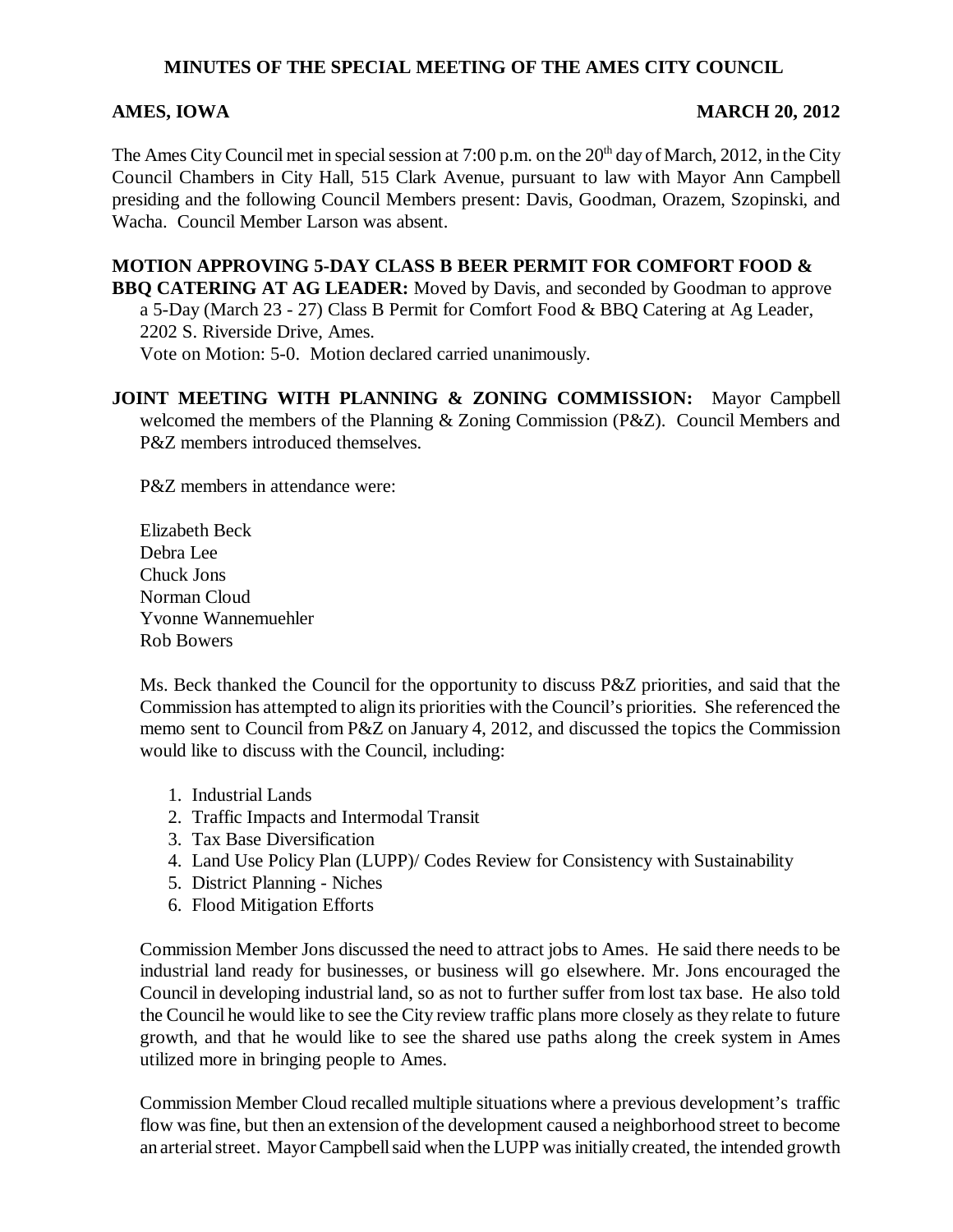areas were taken into account with the traffic patterns. She said more recently, growth has been in areas where it was not planned or intended, which then causes the traffic issues. Council Member Goodman said that the Council should look at proposed developments in the context of existing long term investments to be sure that infrastructure can be used as anticipated.

The group further discussed the LUPP and the need to review it. Planning and Housing Director Steve Osguthorpe said a process was recently adopted for reviewing the LUPP both as requested, as well as a regular 5-year cycle for review. He said it just needs to be determined when the cycle will begin and when the first update will occur. Mayor Campbell asked the Commission if someone wants to annex some land, which may include jobs, whether the City should put that priority above the review of the LUPP. Mr. Cloud said P&Z has been having these discussions, and that though multiple projects are getting completed, there aren't enough people looking at the big picture of how Ames is being developed.

Mayor Campbell said maybe Council should take a hiatus from referring these issues to staff and P&Z, and first review the LUPP. Ms. Lee said the purpose of the LUPP is to simplify these types of decisions, and said it should be decided if a review of the LUPP is important enough to devote staff time toward it first, and then each request that comes in. Council Member Goodman said he feels as if no matter what the Plan says, there could always be a different opportunity that creates pressure, so it will take Council and P&Z to decide and prioritize. Mr. Cloud said it is hard to pinpoint where growth should occur, and said that he is not confident in the Council's desires, making it hard for him to make decisions on P&Z.

Mr. Osguthorpe commented that the recent discussions related to traffic have suggested that the capacity is there, but quality of life may be affected. Ms. Beck discussed the need for traffic patterns involving vehicles, public transit, bike paths, and pedestrian walkways. Discussion continued on development, traffic, and the possibility of updating the LUPP. Council Member Szopinski stated that Council members are not of one philosophy on how quality of life is defined, so decisions are based on the majority. Mr. Cloud said he would like to have a better feel for what the consensus would be on particular issues.

Ms. Lee said she feels a chance to look at the LUPP is an opportunity for a community discussion on the values of the community. Mr. Jons said less emphasis could be placed on the long-range plan since the City must negotiate with surrounding entities concerning how we want Ames to look. He would rather see the City be the instigator of new and different ideas. He also said he is concerned the City would spend a large amount of resources and time developing the LUPP when those within the City could be utilized more cost effectively. Mr. Cloud said he doesn't totally disagree. He said at some point the City needs regulation, and a consensus on how to deal with these issues. Ms. Beck said she agreed that the conversation needs to happen, to determine what the community wants Ames to be. She also said that she agrees that \$150,000 does not need to be spent. Mr. Jons said it is very difficult to get the entire community involved in these discussions. Ms. Beck said if the conversation consisted of a representative group, it could be useful.

Council Member Wacha referenced the request for a consistent idea of the Council's viewpoints in certain instances. He said he struggles with the inconsistency also, but that every request that does not fit within the LUPP can be denied, neither can everything be "rubber stamped." He said it's not black and white, but more of a gray. Member Goodman said he feels that if millions of dollars are being spent on infrastructure, then it should be less "gray," and that maybe a plan with more flexibility is needed. Member Wacha said the other complication is the forever-changing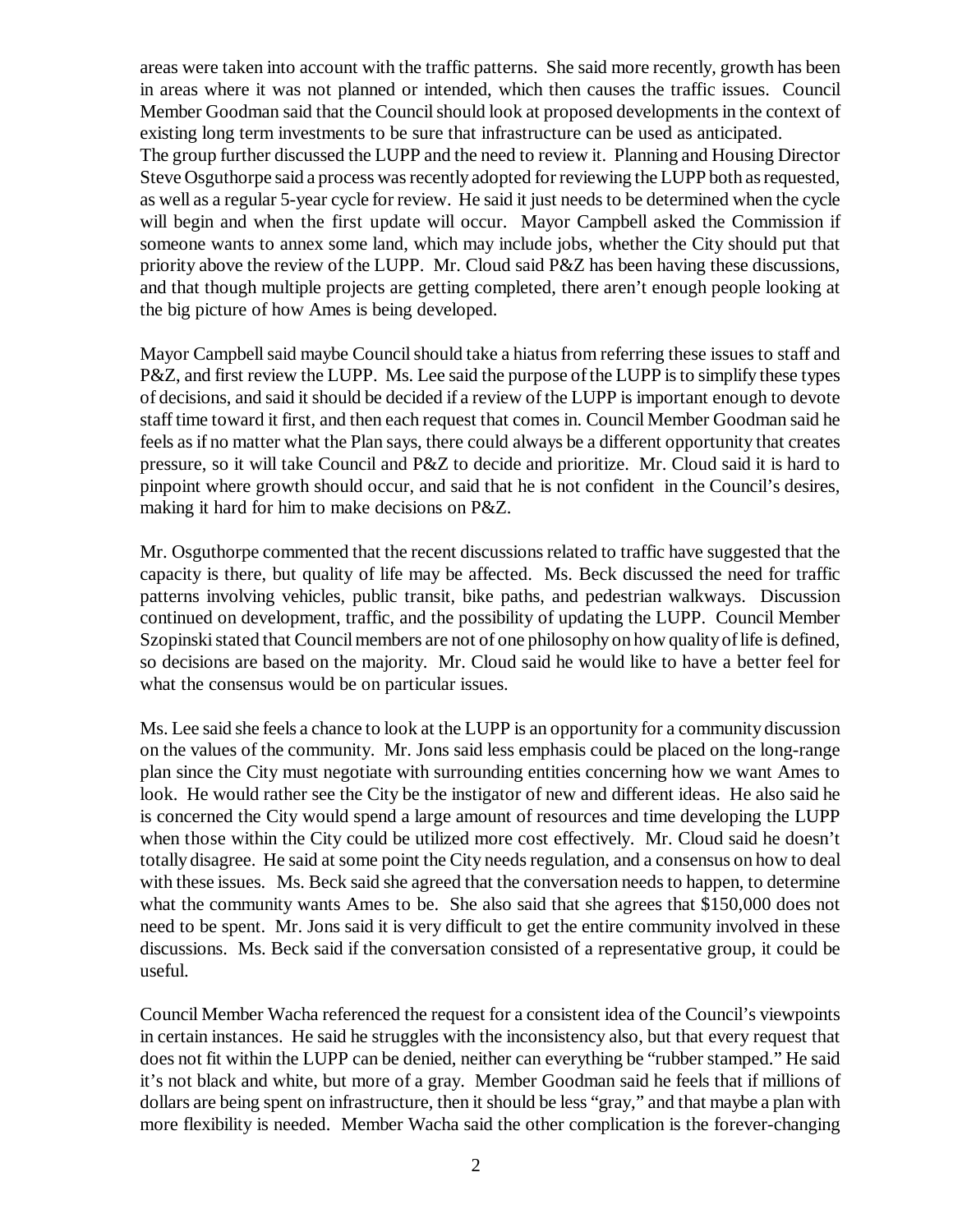make-up of the City Council.

There was discussion on the qualities of Ames that make it unique, and the growth of Ames. Mayor Campbell wondered where the intention is to grow in terms of maintaining viable school districts. Mr. Cloud said P&Z had this discussion, and he has "given up" on controlling the market in the short term. He said he is puzzled as to if it can be legislated, or if it is just going to happen. Member Goodman said there is a limit to the infrastructure investments. Member Orazem said the number of children in Story County is smaller, and if Ames wants more children more jobs are needed. He said Ames currently has the same amount of jobs as it did in 2000. Member Szopinski said there are people that work in Ames that no longer live here because of a lack of affordable housing. Member Goodman said the current trajectory shows the Gilbert district growing. Council Member Davis said with the growth, Gilbert may benefit in the short term, but Ames still benefits through property taxes and additional affordable housing that is then available. He said there is a natural progression in neighborhoods, and the Ames school district could also benefit in the coming years.

Mr. Jons asked how staff is coming with the Council goal of flood mitigation. Assistant City Manager Bob Kindred said that since the floods, staff has been working with ISU, Story County, and others to coordinate efforts to deal with flooding, and that the Iowa Flood Center is doing a lot of work in Story County to help discern the best ways to mitigate flooding. Mr. Kindred said staff is putting together a Request for Proposals to go out next month for an engineering study similar to the study completed after the 1993 floods, but with much higher quantity and quality of data, and better tools and modeling which will hopefully be completed by the end of the year. Mr. Kindred said different rainfall models are being taken into account in order to bring options to policy makers based on different levels of protection, with the associated costs and regulations for each option.

City Manager Steve Schainker said in the commercial market, everyone wants to be on South Duff Avenue. He said the current Council is much more conservative than the national requirements, and requires those building there to build 3 feet higher than the projected 100-year base flood elevation. He said a map of the flood plain would show that the majority of Ames' commercial areas are in the flood plain. Mr. Schainker said that very important policy decisions will need to be made.

Ms. Lee suggested a public relations effort to update the community on the flood mitigation progress, since residents are seeing the activity on South Duff Avenue now. Mr. Cloud said many of the older businesses on South Duff Avenue are thinking they will be impacted even more during a flood now since newer businesses are building higher. Council Member Goodman said it is frustrating that its taking so long, but the public should know that the City is engaged in a process more bold than ever before to mitigate future flooding, but Council has made a decision not to stop development in the area. Mr. Bowers said every time it floods, it floods differently. Member Wacha said he suggested looking at aerial views of Ames during the last flood. He said whoever builds on South Duff Avenue is taking a risk, and the new buildings will have a minuscule effect on existing businesses.

Mr. Schainker said for cities and city staffs, the most important thing is the LUPP, and once that is established, everything is planned off of that such as parks, sidewalks, bike paths, water towers, sewer lines, water lines, arterials, etc. He said that having a Plan does not mean there is no flexibility. Ms. Beck said she is very glad the community has a LUPP, but is not comfortable